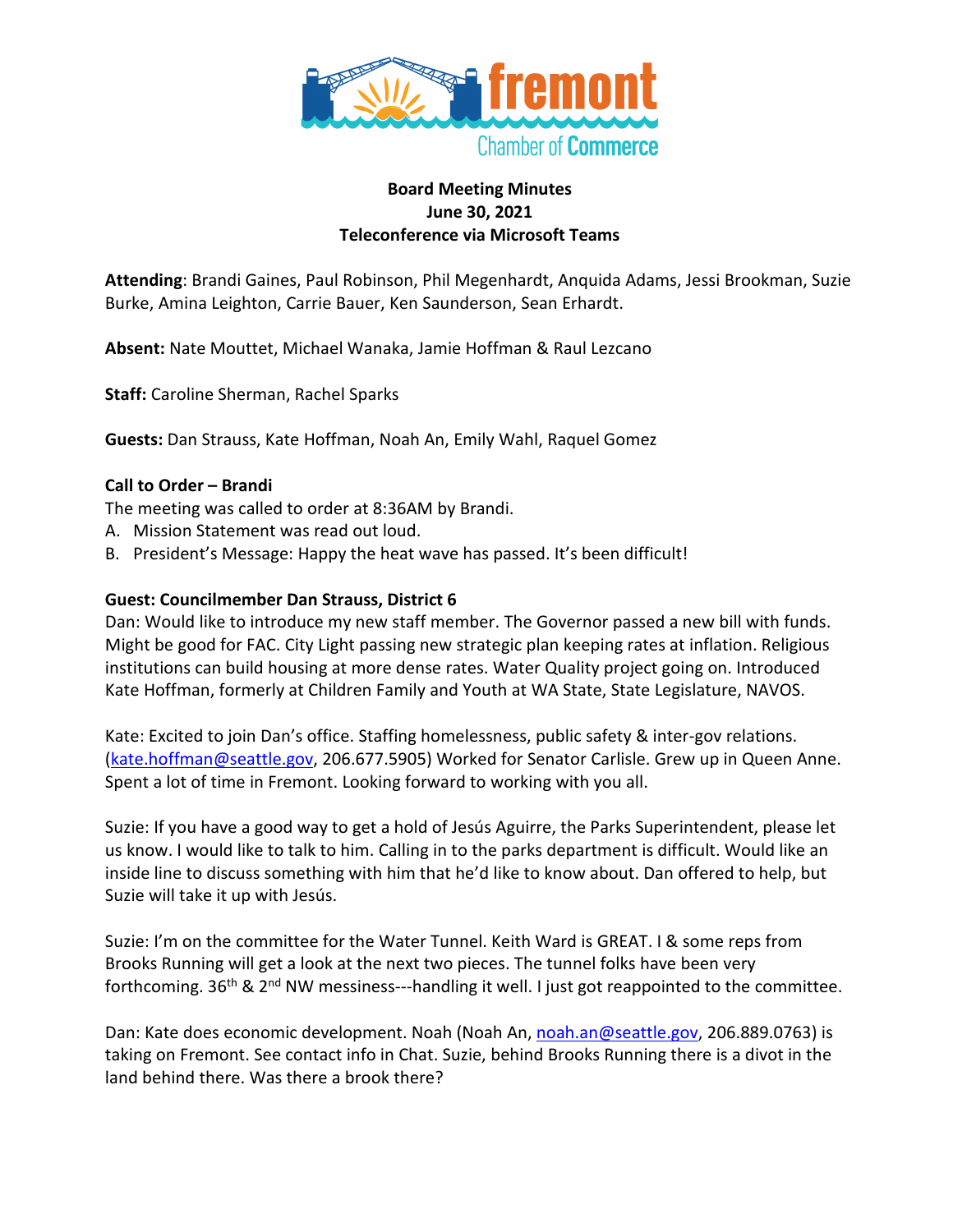Suzie: it went straight down Stone Way and then over there. There are still springs in places. Stone way was Black Creek, and they built a road right over it. It eventually became the Military Road. There was a bridge across Westlake (all fill) to the foot of Stone and they bricked it all the way up to 200<sup>th</sup>. My dad watched it get built. He came in 1904, so it's a while back.

Dan: Are there any other serious issues to discuss?

Brandi: The Route 40 situation. Making sure we stop that in its tracks. We'll keep talking about that until we stop it.

Dan: Please let me know about it, as I am for transit lanes. NSIA is concerned about where the freight is going to go.

Brandi: We don't have the room for a dedicated lane just for metro. Tons of freight, commercial, employees will all get backed up. Would rather have buses backed up than the folks who come here, employees, tourists, shoppers. There needs to be a better plan. More buses? Not understanding why that's an issue. Rerouting on Nickerson? Needs a new plan. The current plan is not a good one for our neighborhood, residents, visitors, etc.

Suzie: Metro has failed to move the bus stop back to the bridge approach. The bridge tender would not raise the bridge until the buses are through, and he can see them better if they are stopped south of 34th. 3 busses can be accommodated. The streets north of the Ship Canal are narrower than south of the ship canal, just how it was platted. We need the space there. There is a lot of left-hand movement off Leary. There are no left-hands to speak of except at intersections, where it narrows down. Having a two-lane left turn is a waste of space. We've got the lights on the intersections--the turning pockets are not needed. Need to get rid of those two arrows at Phinney. We are forcing traffic to turn on  $36<sup>th</sup>$  and go a couple of blocks. There are changes we can make, but the planners did not measure it out. It gets skinnier at 1<sup>st</sup> and 36<sup>th</sup>. Buildings have been run into. Making it bus-only for all the time the busses aren't there is a waste.

Dan: I have already advocated to allow freight and transit to use the same dedicated lane on all but peak hours on all dedicated lanes in the city. We should have a meeting with you and the Ballard Alliance and the engineers themselves. Sometimes engineers have their own ideas.

Brandi: Now that everyone can work from home, the need for a dedicated bus lane may be moot. Things have changed. Definitely let's have a separate conversation.

Suzie: All of what's driving this is not being able to keep to their time schedule. There are lots of other factors, including the bridge. The timing is different from Winter to Summer. If they want a dependable route, they have to take the Aurora bridge.

Ken: Thank you, Dan, and appreciate your time. Route 40 issue: We had a forum to discuss the issue with SDOT to discuss all these details. We still haven't heard a single word back. We had Sam Zimbabwe a month ago with the NSIA and still haven't heard back. They are near the end of their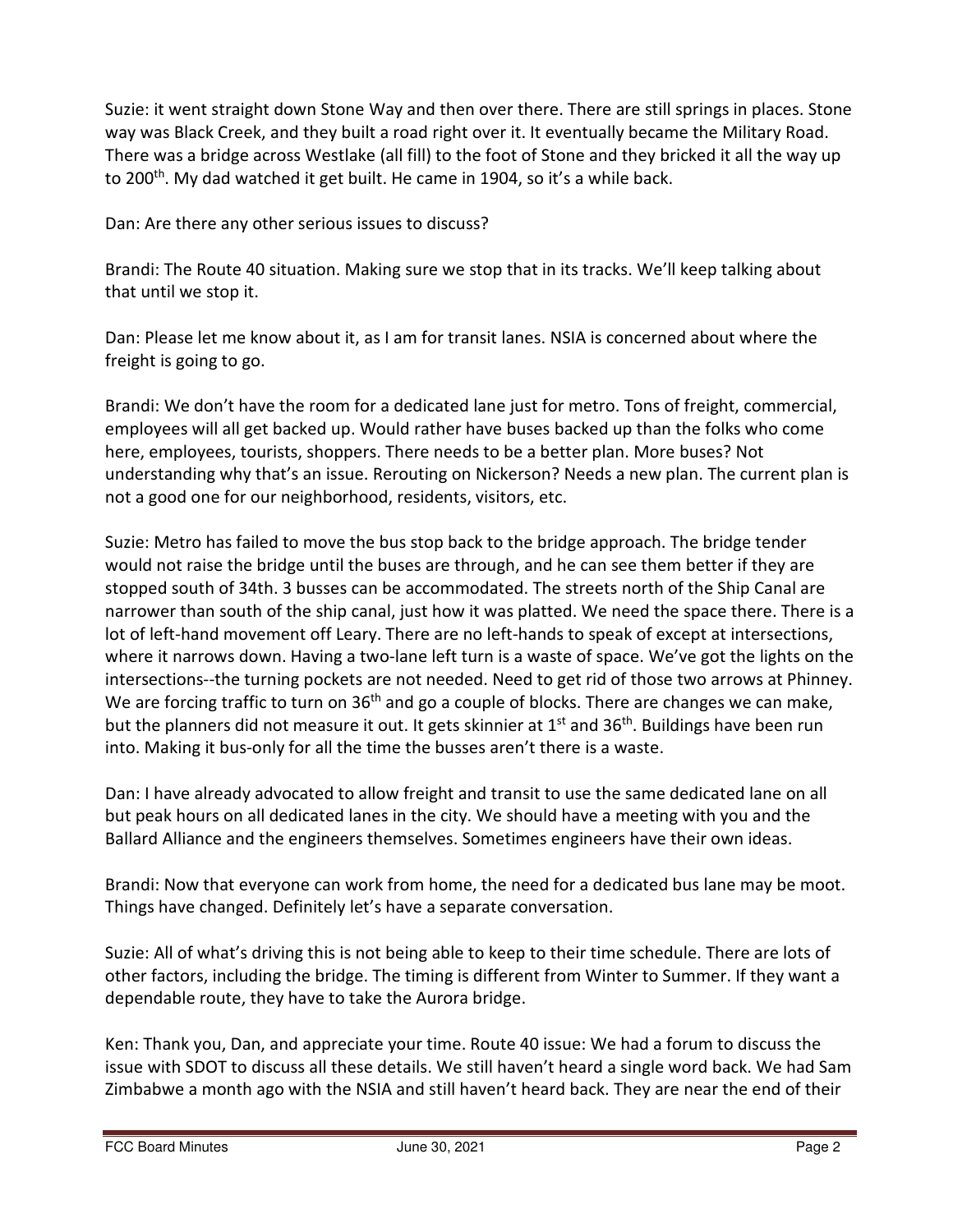comment period and approaching implementation. Concerned that they are just paying lip service to our input.

Dan: Brandi brought up an excellent point about the changed world with folks working from home. I'm a huge transit lane advocate, because when you do have a dedicated lane, you get the same reliability as Sound Transit.

Phil: Masks off, reopening. When will monies be available for the Chamber and how do we apply for that?

Dan: Kate will be the expert on that. Mayor signed it last week. Working with OED as to when the monies will be available.

Brandi: Kate, please send us all the Rescue Plan details or have a separate meeting.

Dan: If want a small group meeting throughout the summer, we can do that.

Kate: As soon as we have actionable info, we'll send out an update as soon as possible.

**Approval of May Minutes:** Suzie moved to approve; Ken seconded. A vote was held, and the May minutes were APPROVED.

## **Financial Report – Phil**

- A. April and May Highlights
- B. All the financial info was sent out to everyone before the meeting. Revenue engines: main one is membership. Income is budgeted to be very small for the rest of the year. Need to shift into new world. Membership was up 400% last month. Overall revenue engine, six months into the year, 57% towards our goal! Marketing group with Rachel on board, plan was to only do the Walking Guide (WG) with sponsorships. Haven't spent any time on this. Website expenses were high but had to do with Fremont Fair. Staff hours were up, due to that, as well. Monthly: getting into our reserves. Our reserves have only gone down \$32,000. Being able to sustain staff, community/membership engagement and having our reserves and still generate revenue, grants we've received, etc.—very happy about that. We're in good shape. Would like to look at membership & meeting planning.
- C. Suzie: One reason to do the WG, it's out of date! Some of those businesses are no longer there. I'm not the person that sells ads, but maybe we get a grant from the Seattle Rescue plan and collect the revenue in the future. Somebody's got to look at the Seattle Rescue Plan and see if we fit.
- D. Phil: Would like to see the WG and the Hysterical Markers on the grant application to get us back in place, as well as the events. There's a King County grant for special events. We'll be able to apply for those. There is a lot of money out there we have to be smart about.
- E. Ken: Happy to help with the grant process.
- F. Suzie: We have to sell everybody that doesn't touch the WG as much as we do that it makes it sustainable for business. We don't print the WG for the fun of it, it brings new and returning customer base and advertising for Fremont. We don't put ads up. We are our events.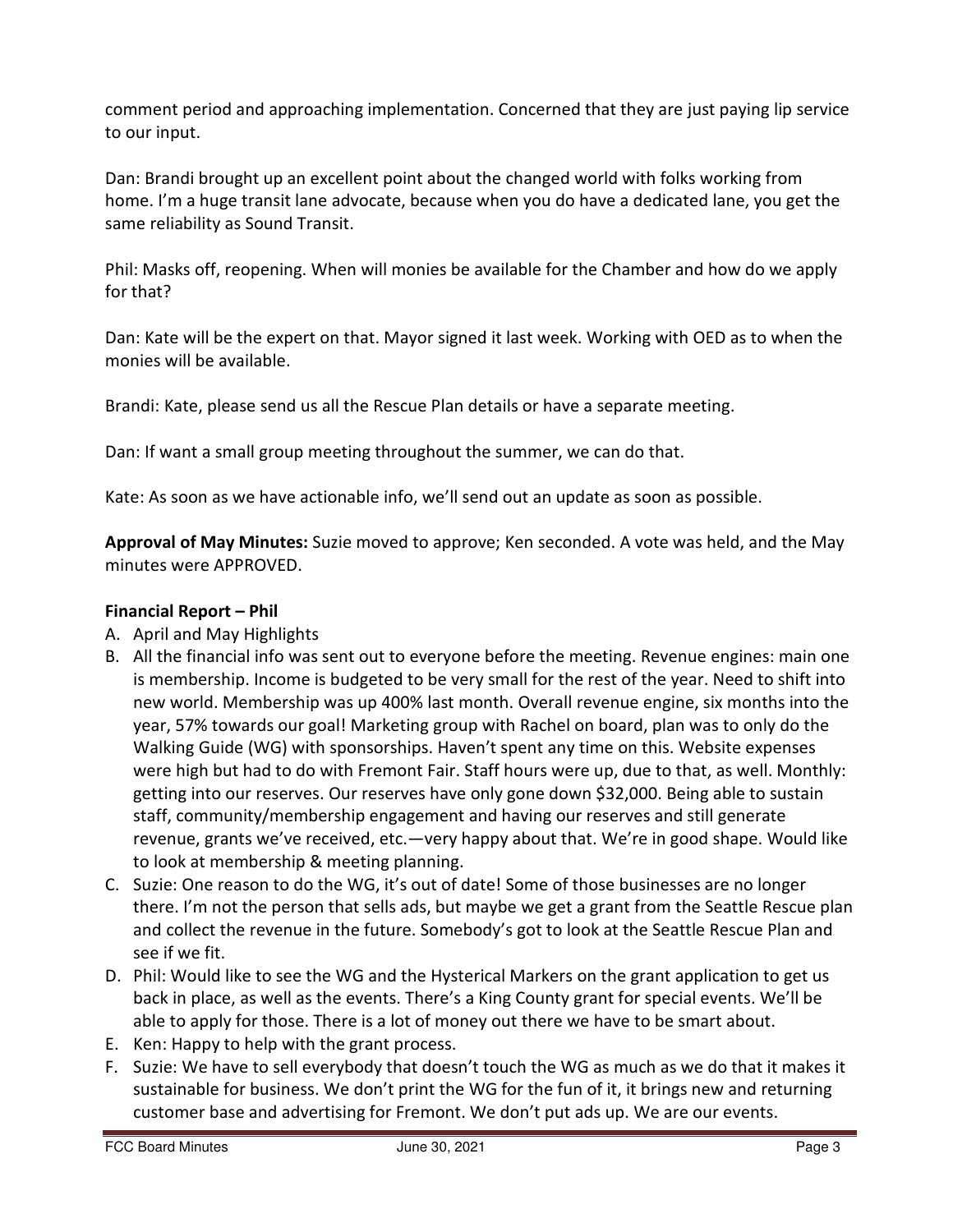- G. Brandi: Get a marketing meeting going to plan ahead for 2022. Have an in-person meeting in September or August? And where would those meetings be held? Adobe may not allow them yet.
- H. Suzie: Board meetings? Rotary is using space above LTD. We have a tenant up there, but not using all of it. But there are stairs. We usually had a standing committee meeting to help Caroline & Rachel to bounce things off of. Likes the idea of meeting with Dan Strauss. There are things the City needs to keep doing for us.
- I. Brandi: Not taking the summer off, just not having a July Board meeting.
- J. Paul: Our Phinney (HomeStreet) Branch has a pretty big conference room on 73rd & Greenwood.
- K. Carrie: B.F. Day has a conference/staff room available but no parking.
- L. Ken: Pre-pandemic we had informal August meetings, at Red Door or Mischief that were fun.
- M. Brandi: Good idea, we could do it at Dreamland.
- N. Ken: Picnic on the Dock, Sep 15, 4-5:30. Invite all your friends.

# **Fremont Events**

- A. Summer Solstice Art Walk Phil
	- a. Art Walk was fabulous! For an event that was cancelled as we know it, the folks that joined in collaborated in a way that I haven't seen before. Fremont Mural that was painted on the bike shop & Theo's office building looks fantastic. Theo's was very happy with the design & turnout. Marketing went pretty well had over 1,000 views. Folks walking around the neighborhood came from all over. Some folks from Bellingham. The three floats looked fabulous. The wall that was painted was paid for by Jack Daniels, distributor, and they were a stage sponsor from 2020. They wanted to get involved, wanted to use their monies and renewed sponsorship for 2022. It was nice weather. Fremont Sunday Market got 12k people! Usually, 3k. With nice weather, too bad we couldn't have had the beer gardens.
	- b. Suzie: Art Cars had visitors from Utah! They arrived friendly and happy, and we could send them to other things. It would have been very bad if it had been like Greenwood with no auto show, their only draw. Met with a tenant moving into the Depot Building on Stone running from hit & run accident. The guy got arrested. Kathy Turko (?)'s store has been there forever. It was almost as if we were having the parade and fair. The folks who were open were busy! Down at the point they had an aerial circus—4 shows and lots of visitors. They want to come back.
	- c. Jessi: Best for us—usually have to have a lot of staff. This year we were financially successful. Everyone was asking about it, and we were directing them to the stands & website. Very successful at PCC.
	- d. Phil: The biggest success was how do we keep the Week promotion going instead of just a Saturday. We'll see how the FAC (Fremont Arts Council) ends up next year. They only have the capacity to do one thing. It was a calorie burn for Bold Hat. It was really fun to do that. John and the marketing team put things together. We tried to communicate early and often. We'll start very soon to kick off next year.
- B. Oktoberfest Phil
	- a. September 17,18 19. Has 2.5 team members, 4 events: Oktoberfest is getting a lot of focus on that. Trying to recover from whiplash from closed/open/closed. Applied for all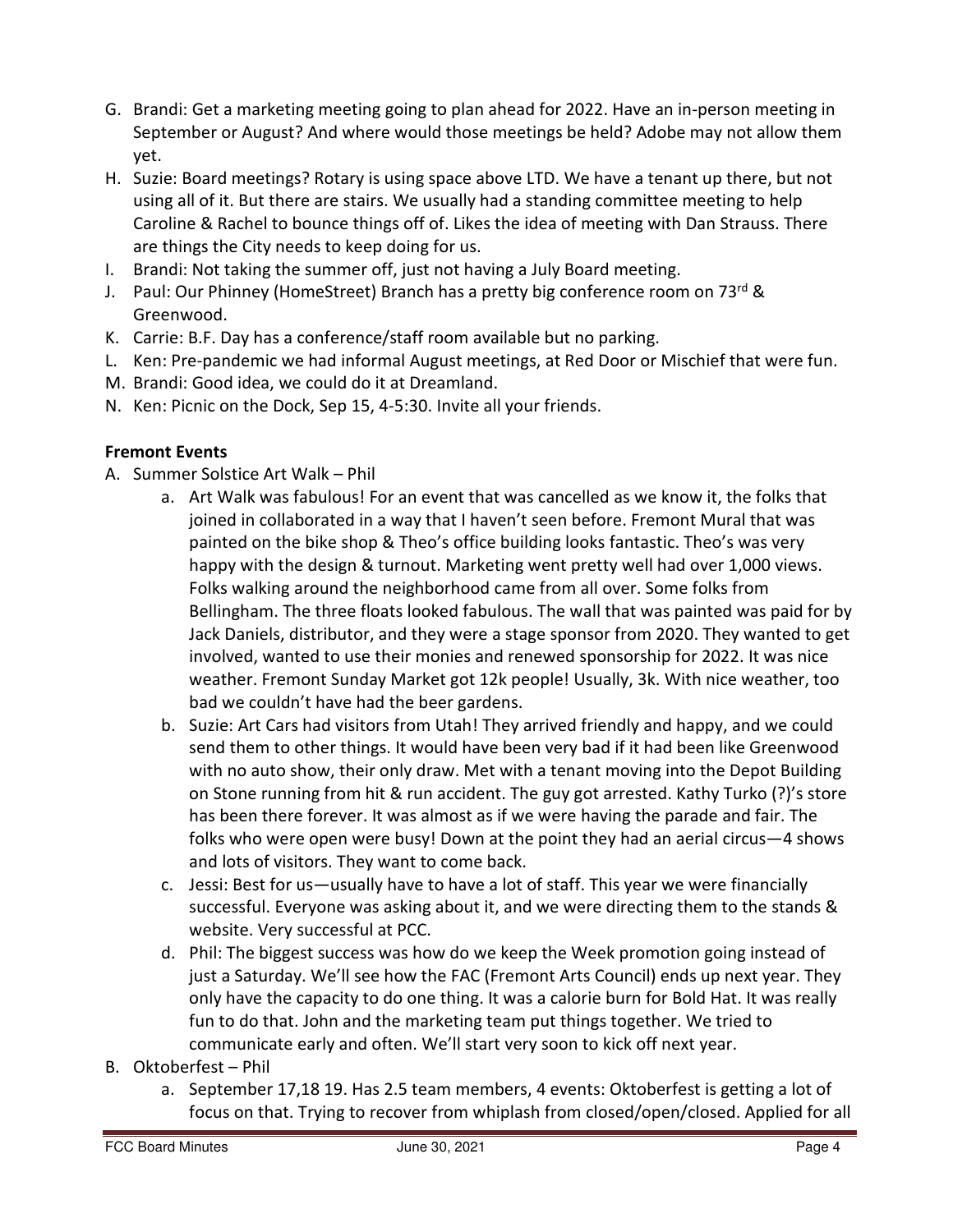permits, reaching out to the neighborhood. We're thinking about doing a session model: Friday is short—one evening session, Saturday afternoon, evening and to close. Sell about 4,000 tickets per session which would still be full and fun. Sunday, one session. Reactions?

- b. Brandi: Helps with over-crowding. Hoping Adobe will allow their Friday party. I think sessions are a great idea.
- c. Suzie: Sessions are ticketed and closed when full?
- d. Phil: Yes, but folks would have a passport instead of taking a ticket. Not having to worry about 15 tickets—change the way we do tasting/ticketing.
- e. Brandi: Can you go back multiple times?
- f. Phil: Yes.
- g. Suzie: Bring friends and trade tickets/tokens.
- h. Phil: When it's timed, the biggest challenge is sweeping everyone out. Once you turn off the taps, the place cleans out. Make a lot of announcements, it's fair. Ken, thoughts?
- i. Ken: Love the idea! Practice great safety protocols. Have you thought about using sponsors for each session? Is the City giving any breaks at all?
- j. Phil: No breaks from the City. SPD has been denying events due to lack of funds from the City Council. Now the City Council has freed up some funds. This year we paid for police ourselves. SPD wants to do the same model, about a \$25k expense. Our data shows the number of folks at any beer garden at any time. This helps the SPD figure out their timing, and enables them to cut their time, leads to significant savings and still have public safety.
- k. Ken: The sessions setup will increase demand for early ticket sales, so they don't get blocked out. Put them on sale early, there will be great demand.
- l. Phil: Tier One, get your tickets now, then assess. General admission in the past has meant very crowded and we don't have space to grow. It'll be great!
- C. Picnic on the Dock, September 15 Ken
	- a. Nothing to add. Doug Dixon (Pacific Fisherman Shipyard) to provide food & drinks for happy hour. I am assuming the Chamber will be the manager in terms of registration, name badges, etc. That will hopefully be able to generate good revenue. In the past we've done a \$25 flat fee for members and non-members alike. After expenses that revenue goes to the Chamber.
	- b. Suzie: That's the Wednesday before Oktoberfest, so let's also sell the Oktoberfest tix.
	- c. Phil: We will need volunteers this year for FOKT. It will be an interesting year to get to the finish line.
	- d. Brandi: Reminder that it is part of Board members' responsibility to do a shift at FOKT.

# **Open Business and New Business – Brandi**

- A. Charter Amendment 29, Compassion Seattle Initiative—we had them come and speak. There's nothing further we need to do on that. There's big money behind it and lots of advertisements. We can promote without taking a specific position on it.
- B. SDOT Route 40 Forum—discussed with Dan. We'll get in touch with him and invite everyone interested.
- C. Talk of bringing back the Center of the Universe signs?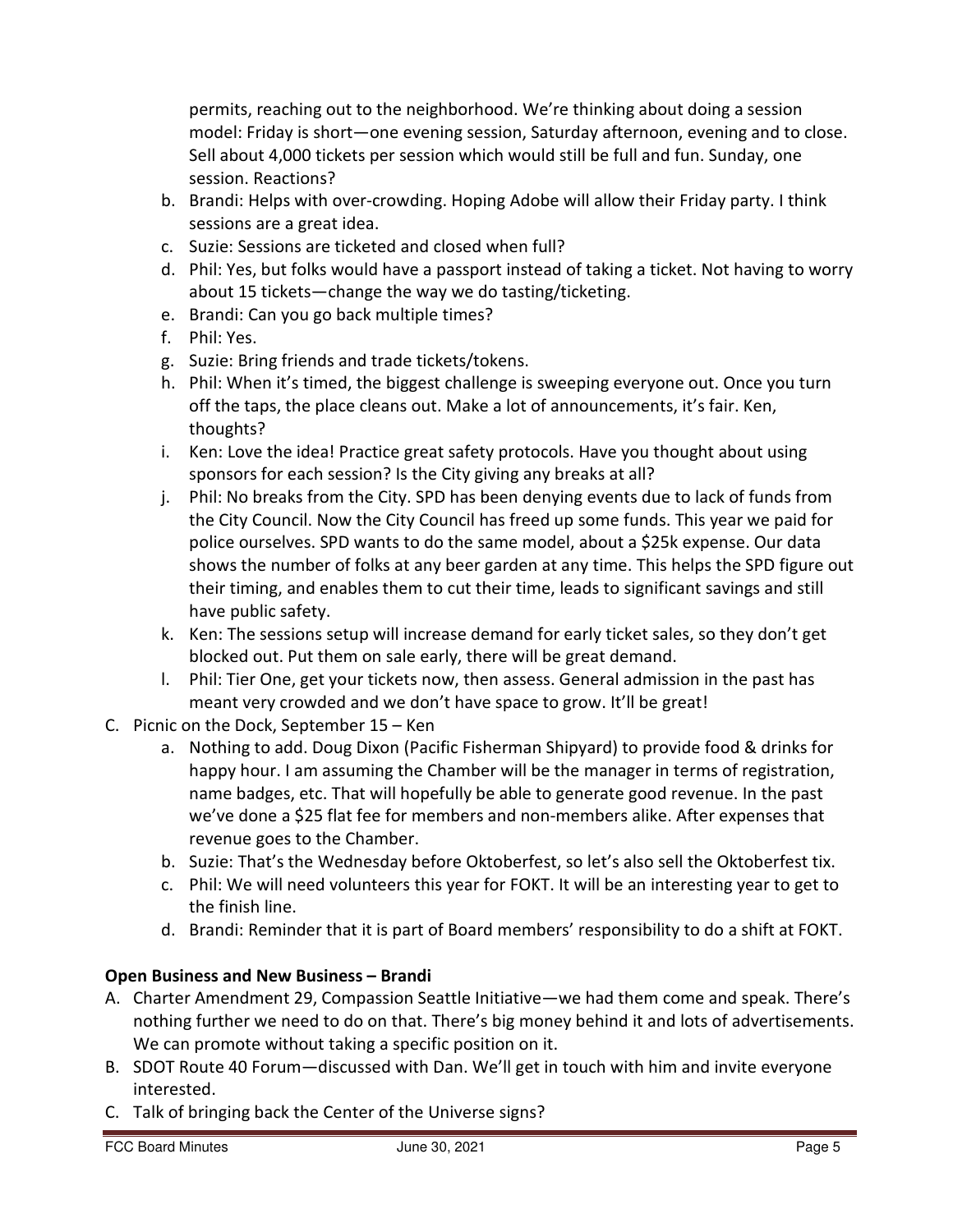- a. Suzie: Always good on having signs, at  $9<sup>th</sup>$  & Leary, just east of the encampment. Suzie will pay for that one. We paid for all of those. Individuals paid for them. John Hageman came up with them, so we should have him sketch them out.
- b. Brandi: We could get sponsors for them? Not ideal, but it's also the way of the world.
- c. Suzie: The City made them, but Suzie lost her guy there. They are fun. You tweak people. It's free publicity.
- d. Brandi: Suzie please follow up and let us know about pricing. Something the marketing committee will take on.
- D. Help repair murals: FAC always taking it on.
	- a. Suzie: Bounce it off of Kirby. The artist says we can't touch it. There is one thing that needs to be painted and that's the Rocket. At the Art Week, there were 12 new murals made on plywood. Suzie saw one good one. Would like to put it out as available. Maque DaVis owns the right to sell it and give half to the artist. Put it in the Blast as available, Kelly Lyles. Maybe someone in upper Fremont should have it. We should put it out there, so folks know it's available.
	- b. Phil: Maque has them or they are in the Powerhouse. New mural on Katrina Eileen on Canal Side. The plywood art thing was a great idea. FAC sees it as a new pivot for them.
	- c. Suzie: Dunn Lumber gave them the materials but didn't want the murals.
	- d. Ken: Would be great to highlight and thank Dunn and all the other folks who helped with this year's Fremont Fair Art projects in the Blast. Also consider for our year-end Awards.
	- e. Brandi: It would be great to see pics of everything and getting that all in one place on our website.
	- f. Phil: Rocket: the southern-facing piece has most exposure. Paint grey again, or paint it in a wild way.
	- g. Brandi: glow in the dark paint, psychedelic, crazy. Paul, you got price quotes.
	- h. Paul: The guy I talked to had artists. We could choose the best one and maybe rotate. Do designs for the Rocket? Wrap it? Has a company ready to do that.
	- i. Phil: Get a grant?
	- j. Brandi/Ken: Highlight folks who helped with Art Walk.
	- k. Phil: Lots of folks helped.
	- l. Caroline: Phil, please get photos and list of supporters to put on our web page.

## **Office Reports—see handouts**

- A. Membership & Office Management Caroline
	- a. See report.
	- b. Re: Unclaimed Property: Fremont Public Assoc is now Solid Ground.
	- c. Pitch for expired members: FOKT & WG
- B. Marketing, Membership & Programs Rachel
	- a. Had a little bit of a lift in social media this past month.
	- b. Art Walk page had 3k hits. Was above the Troll!
	- c. Fremont Solstice tradition 1k hits.
	- d. Caroline & I had a meeting with Anne Christian from the American Cancer Society. Trying to figure out how to plan a Fremont Health Fair. Gyms, doctors, health related, not vaccine related, etc. Trying to go back to the before times. Trying to figure out a